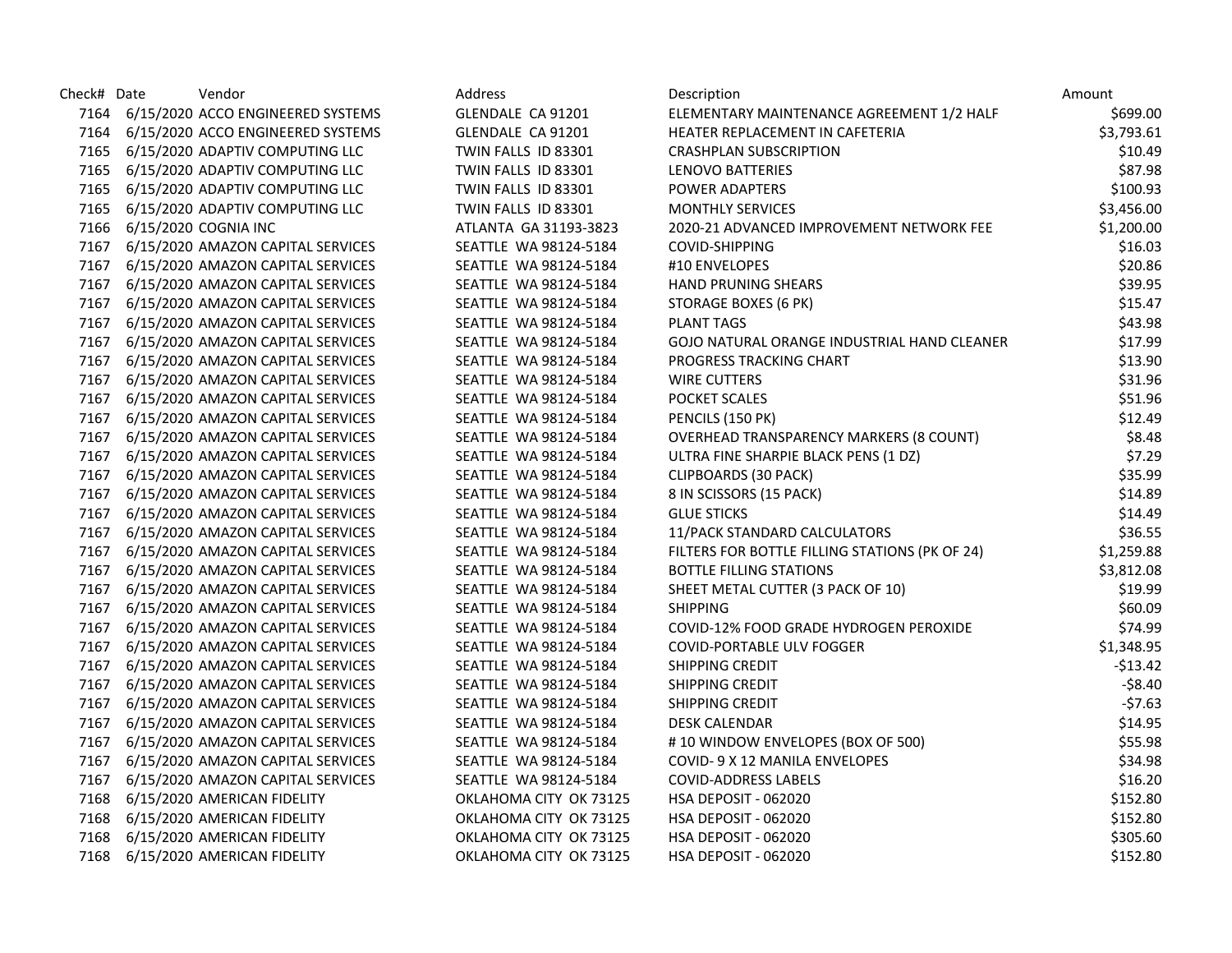|      | 7169 6/15/2020 BLUE CROSS OF IDAHO         | <b>BOISE ID 83707</b>      | MEDICAL BENEFIT - 062020                        | \$30,153.68 |
|------|--------------------------------------------|----------------------------|-------------------------------------------------|-------------|
|      | 7170 6/15/2020 BOISE STATE UNIVERSITY      | BOISE ID 83725-1247        | 3RD YR EVALUATION FOR 21ST CCLC GRANT           | \$6,000.00  |
|      | 7171 6/15/2020 BRENT EDWARDS               | TWIN FALLS ID 83301        | 2020-21 ERATE FORM 486 & CIPA CERTIFICATION     | \$500.00    |
|      | 7172 6/15/2020 SPARKLIGHT                  | PHOENIX AZ 85062-8000      | PHONE SERVICE                                   | \$315.38    |
|      | 7173 6/15/2020 CARSON DAVID                | KIMBERLY ID 83341          | ADVISORY COMMITTEE SNACKS                       | \$16.81     |
|      | 7174 6/15/2020 CITY OF HANSEN              | HANSEN ID 83334            | <b>SUMMER IRRIGATION</b>                        | \$15.03     |
|      | 7174 6/15/2020 CITY OF HANSEN              | HANSEN ID 83334            | <b>WATER</b>                                    | \$229.50    |
|      | 7174 6/15/2020 CITY OF HANSEN              | HANSEN ID 83334            | <b>SEWER</b>                                    | \$301.50    |
|      | 7175 6/15/2020 CONK TIFFANY                | HANSEN ID 83334            | REG FOR COLLEG & CAREER READINESS SUMMIT        | \$25.00     |
|      | 7175 6/15/2020 CONK TIFFANY                | HANSEN ID 83334            | <b>1ST BOOK FOR GEAR UP</b>                     | \$158.44    |
|      | 7176 6/15/2020 COSTCO                      |                            | MEMBERSHIP FEE                                  | \$120.00    |
|      | 7176 6/15/2020 COSTCO                      |                            | 2ND MEMBERSHIP FEE                              | \$60.00     |
| 7177 | 6/15/2020 D & B SUPPLY                     | CALWELL ID 83605-6077      | WEED SPRAY & LANDSCAPE STAPLES                  | \$87.49     |
| 7177 | 6/15/2020 D & B SUPPLY                     | CALWELL ID 83605-6077      | RAKES & GRASS SEED                              | \$102.94    |
|      | 7178 6/15/2020 SHAMROCK FOODS              | SEATTLE WA 98124-1846      | FOOD SUPPLIES-COVID                             | \$487.87    |
|      | 7178 6/15/2020 SHAMROCK FOODS              | SEATTLE WA 98124-1846      | FOOD SUPPLIES-CREDIT                            | $-$154.07$  |
|      | 7178 6/15/2020 SHAMROCK FOODS              | SEATTLE WA 98124-1846      | <b>FOOD SUPPLIES-CREDIT</b>                     | $-5285.25$  |
|      | 7178 6/15/2020 SHAMROCK FOODS              | SEATTLE WA 98124-1846      | <b>FOOD SUPPLIES</b>                            | \$534.39    |
|      | 7178 6/15/2020 SHAMROCK FOODS              | SEATTLE WA 98124-1846      | <b>FOOD SUPPLIES</b>                            | \$102.66    |
|      | 7178 6/15/2020 SHAMROCK FOODS              | SEATTLE WA 98124-1846      | <b>FOOD SUPPLIES-COVID</b>                      | \$110.52    |
|      | 7178 6/15/2020 SHAMROCK FOODS              | SEATTLE WA 98124-1846      | <b>FOOD SUPPLIES</b>                            | \$143.24    |
|      | 7178 6/15/2020 SHAMROCK FOODS              | SEATTLE WA 98124-1846      | <b>FOOD SUPPLIES</b>                            | \$419.24    |
|      | 7179 6/15/2020 FRONTLINE TECH GROUP LLC    | PHILADELPHIA PA 19178-0577 | 2020-2021 IEP SOFTWARE RENEWAL                  | \$1,698.57  |
|      | 7180 6/15/2020 GEM STATE PAPER             | TWIN FALLS ID 83303-0469   | <b>DISINFECTANT</b>                             | \$57.53     |
|      | 7180 6/15/2020 GEM STATE PAPER             | TWIN FALLS ID 83303-0469   | <b>MASKS</b>                                    | \$79.00     |
| 7181 | 6/15/2020 GREAT AMERICA FINANCIAL SERV     | DALLAS TX 75266-0831       | <b>COPIER AGREEMENT-HS</b>                      | \$121.00    |
|      | 7182 6/15/2020 HAFFNER'S LOCK & KEY        | TWIN FALLS ID 83301        | <b>KEYS FOR CROWS NEST</b>                      | \$5.40      |
|      | 7182 6/15/2020 HAFFNER'S LOCK & KEY        | TWIN FALLS ID 83301        | <b>KEY FOR NEW TEACHERS</b>                     | \$27.20     |
|      | 7183 6/15/2020 HANSEN HIGH SCHOOL          |                            | <b>GRADUATION CAP/GOWN FOR HOMELESS STUDENT</b> | \$32.00     |
|      | 7184 6/15/2020 HANSEN SCHOOL DISTRICT #415 |                            | EMPLOYER SHARE FICA & MC - 062020               | \$14,240.62 |
|      | 7185 6/15/2020 HANSEN SCHOOL DISTRICT #415 |                            | <b>EMPLOYER SHARE RETIREMENT - 062020</b>       | \$22,187.63 |
| 7186 | 6/15/2020 HANSEN SCHOOL DISTRICT #415      |                            | SEC-PERSONAL DAY PAYBACK - 062020               | \$1,012.50  |
| 7186 | 6/15/2020 HANSEN SCHOOL DISTRICT #415      |                            | ELEMENTARY TEACHER - 062020                     | \$37,962.95 |
| 7186 | 6/15/2020 HANSEN SCHOOL DISTRICT #415      |                            | ELEMENTARY-ELL CERTIFIED - 062020               | \$259.58    |
|      | 7186 6/15/2020 HANSEN SCHOOL DISTRICT #415 |                            | ELEM-PERSONAL DAY PAYBAC - 062020               | \$825.00    |
|      | 7186 6/15/2020 HANSEN SCHOOL DISTRICT #415 |                            | ELEMENTARY PARA - 062020                        | \$2,818.20  |
|      | 7186 6/15/2020 HANSEN SCHOOL DISTRICT #415 |                            | SECONDARY TEACHER - 062020                      | \$26,739.16 |
| 7186 | 6/15/2020 HANSEN SCHOOL DISTRICT #415      |                            | SECONDARY-ELL CERTIFIED - 062020                | \$259.58    |
| 7186 | 6/15/2020 HANSEN SCHOOL DISTRICT #415      |                            | SECONDARY PARA - 062020                         | \$2,118.88  |
| 7186 | 6/15/2020 HANSEN SCHOOL DISTRICT #415      |                            | SECONDARY-VOCATIONAL EDU - 062020               | \$3,291.66  |
| 7186 | 6/15/2020 HANSEN SCHOOL DISTRICT #415      |                            | SPECIAL ED CERTIFIED-ELE - 062020               | \$3,776.00  |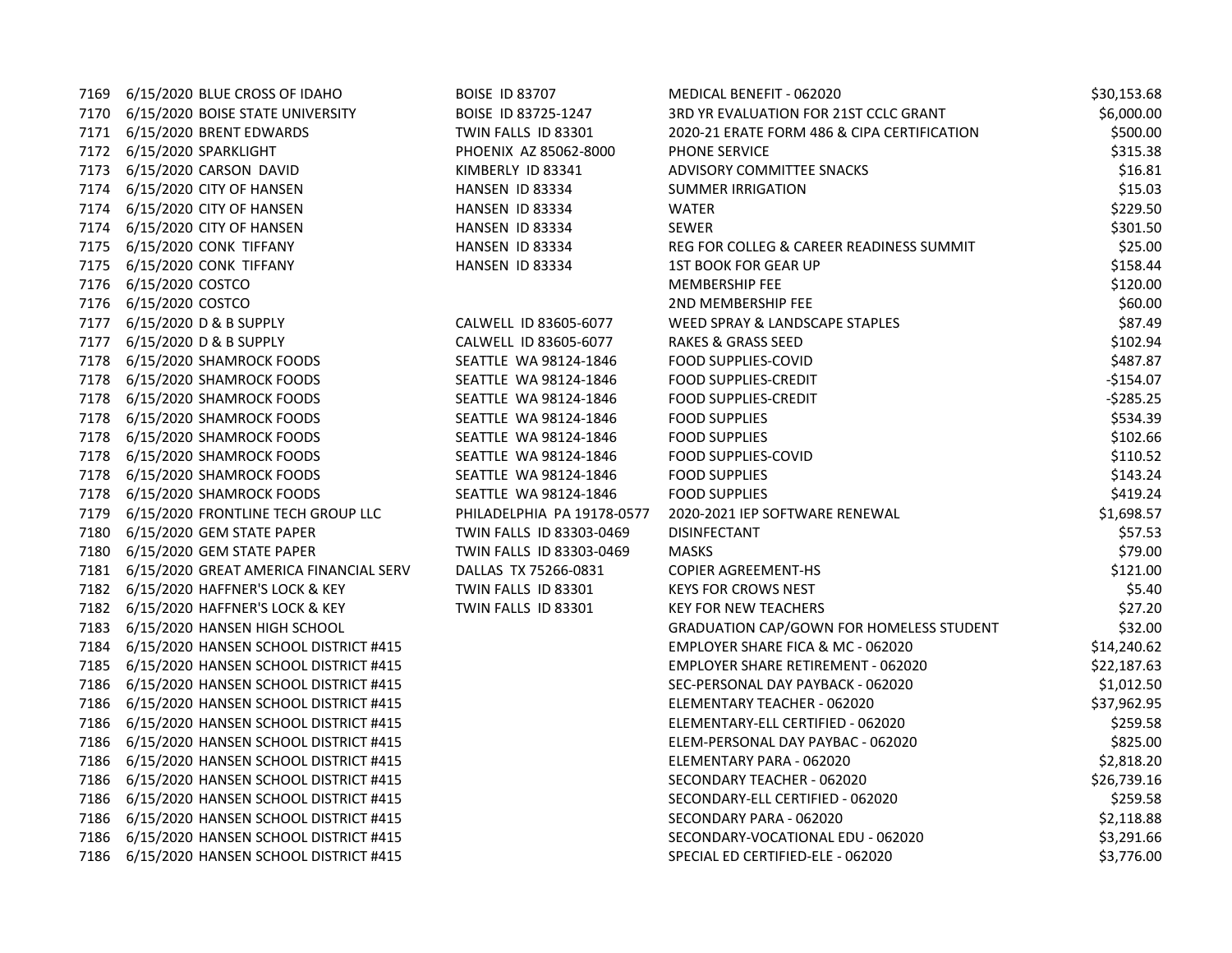|      | 7186 6/15/2020 HANSEN SCHOOL DISTRICT #415 | SPECIAL ED CLASSIFIED-EL - 062020  | \$1,343.85  |
|------|--------------------------------------------|------------------------------------|-------------|
|      | 7186 6/15/2020 HANSEN SCHOOL DISTRICT #415 | SPECIAL ED CLASSIFIED-SE - 062020  | \$1,150.11  |
|      | 7186 6/15/2020 HANSEN SCHOOL DISTRICT #415 | SPECIAL ED SUBSTITUTE - 062020     | \$608.00    |
|      | 7186 6/15/2020 HANSEN SCHOOL DISTRICT #415 | SPECIAL ED PRESCHOOL-TEA - 062020  | \$3,942.66  |
| 7186 | 6/15/2020 HANSEN SCHOOL DISTRICT #415      | SPECIAL ED PRESCHOOL-PAR - 062020  | \$488.50    |
| 7186 | 6/15/2020 HANSEN SCHOOL DISTRICT #415      | ACTIVITY-COACH - 062020            | \$320.83    |
|      | 7186 6/15/2020 HANSEN SCHOOL DISTRICT #415 | ACTIVITY-ATHLETIC DIRECT - 062020  | \$417.12    |
|      | 7186 6/15/2020 HANSEN SCHOOL DISTRICT #415 | GUIDANCE-ELEM - 062020             | \$696.78    |
| 7186 | 6/15/2020 HANSEN SCHOOL DISTRICT #415      | GUIDANCE-SEC - 062020              | \$2,622.92  |
| 7186 | 6/15/2020 HANSEN SCHOOL DISTRICT #415      | GUIDANCE EXTENDED DAYS - 062020    | \$278.65    |
| 7186 | 6/15/2020 HANSEN SCHOOL DISTRICT #415      | COLLEGE/CAREER ADVISOR - 062020    | \$6,000.00  |
|      | 7186 6/15/2020 HANSEN SCHOOL DISTRICT #415 | SPED SUPPORT-CERT - 062020         | \$4,890.66  |
|      | 7224 6/18/2020 HANSEN SCHOOL DISTRICT #415 | SPED SUPPORT CLASSIFIED - 062020   | \$51.80     |
|      | 7186 6/15/2020 HANSEN SCHOOL DISTRICT #415 | SPED SUPPORT DIRECTOR-EL - 062020  | \$333.33    |
| 7186 | 6/15/2020 HANSEN SCHOOL DISTRICT #415      | SPED SUPORT-BIP DIRECTOR - 062020  | \$333.33    |
| 7186 | 6/15/2020 HANSEN SCHOOL DISTRICT #415      | SPED SUPPORT DIRECTOR-SE - 062020  | \$333.33    |
| 7186 | 6/15/2020 HANSEN SCHOOL DISTRICT #415      | ELEMENTARY-LEADERSHIP PR - 062020  | \$13,500.00 |
|      | 7186 6/15/2020 HANSEN SCHOOL DISTRICT #415 | SECONDARY-LEADERSHIP PRE - 062020  | \$9,700.00  |
|      | 7186 6/15/2020 HANSEN SCHOOL DISTRICT #415 | MEDIA CLASSIFIED SEC - 062020      | \$190.58    |
| 7186 | 6/15/2020 HANSEN SCHOOL DISTRICT #415      | DISTRICT ADMINISTRAT - 062020      | \$7,425.00  |
|      | 7186 6/15/2020 HANSEN SCHOOL DISTRICT #415 | ADMINISTRATION-ELEMENTAR - 062020  | \$5,374.38  |
|      | 7186 6/15/2020 HANSEN SCHOOL DISTRICT #415 | ADMINISTRATION-SECONDARY - 062020  | \$5,560.26  |
|      | 7186 6/15/2020 HANSEN SCHOOL DISTRICT #415 | ADMIN ASSISTANT-ELEMENTA - 062020  | \$964.93    |
|      | 7186 6/15/2020 HANSEN SCHOOL DISTRICT #415 | ADMIN ASSISTANT-SEC - 062020       | \$1,428.00  |
| 7186 | 6/15/2020 HANSEN SCHOOL DISTRICT #415      | <b>BUSINESS OPERATION - 062020</b> | \$4,282.39  |
| 7186 | 6/15/2020 HANSEN SCHOOL DISTRICT #415      | BUILDING CARE - 062020             | \$6,381.80  |
| 7186 | 6/15/2020 HANSEN SCHOOL DISTRICT #415      | BUILDING MAINT - 062020            | \$4,915.13  |
|      | 7186 6/15/2020 HANSEN SCHOOL DISTRICT #415 | <b>GROUNDS - 062020</b>            | \$272.00    |
|      | 7186 6/15/2020 HANSEN SCHOOL DISTRICT #415 | TRANSPORTATION-SUPERVISO - 062020  | \$2,019.49  |
| 7186 | 6/15/2020 HANSEN SCHOOL DISTRICT #415      | TRANSPORTATION-MECHANIC - 062020   | \$569.40    |
| 7186 | 6/15/2020 HANSEN SCHOOL DISTRICT #415      | TRANSPORTATION- PUPIL TR - 062020  | \$1,522.55  |
| 7186 | 6/15/2020 HANSEN SCHOOL DISTRICT #415      | TRANSPORTATION-OTHER - 062020      | \$205.00    |
| 7186 | 6/15/2020 HANSEN SCHOOL DISTRICT #415      | TRANSPORTATION-OFFICE - 062020     | \$212.82    |
|      | 7186 6/15/2020 HANSEN SCHOOL DISTRICT #415 | SECONDARY-CTE-AG - 062020          | \$666.66    |
|      | 7186 6/15/2020 HANSEN SCHOOL DISTRICT #415 | SAFE & DRUG FREE - 062020          | \$333.33    |
| 7186 | 6/15/2020 HANSEN SCHOOL DISTRICT #415      | TITLE I-CERTIFIED - 062020         | \$4,801.54  |
| 7186 | 6/15/2020 HANSEN SCHOOL DISTRICT #415      | TITLE I-CLASSIFIED - 062020        | \$2,307.65  |
| 7186 | 6/15/2020 HANSEN SCHOOL DISTRICT #415      | TITLE I-COUNSELOR - 062020         | \$805.28    |
|      | 7186 6/15/2020 HANSEN SCHOOL DISTRICT #415 | MIGRANT C CERTIFIED ELEM - 062020  | \$582.75    |
|      | 7186 6/15/2020 HANSEN SCHOOL DISTRICT #415 | MIGRANT C-CLASSIFIED ELE - 062020  | \$408.75    |
|      | 7186 6/15/2020 HANSEN SCHOOL DISTRICT #415 | MIGRANT C CERTIFIED SEC - 062020   | \$582.75    |
|      |                                            |                                    |             |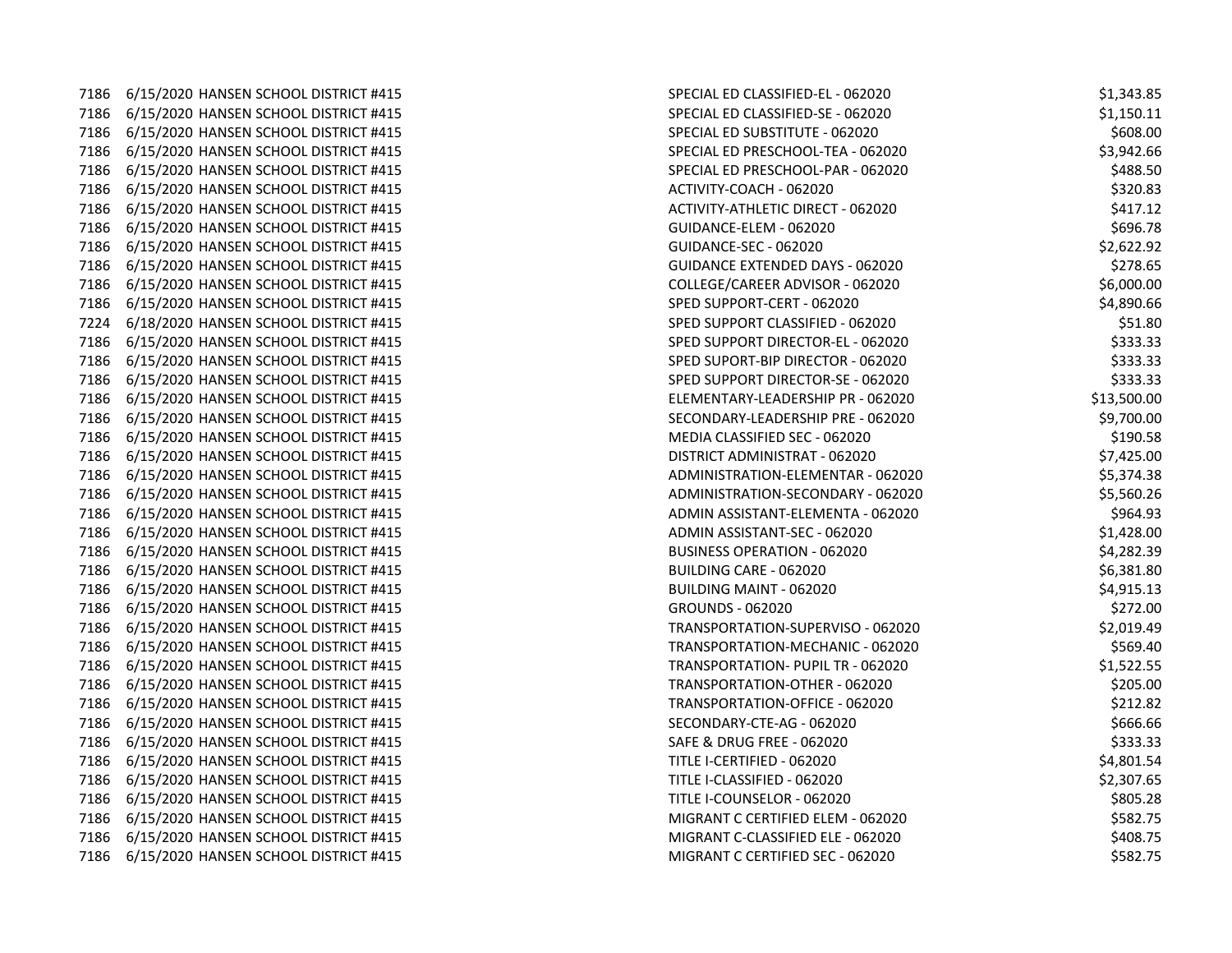|      | 7186 6/15/2020 HANSEN SCHOOL DISTRICT #415   |                               | IDEA PART B-CLASSIFIED E - 062020   | \$2,005.15  |
|------|----------------------------------------------|-------------------------------|-------------------------------------|-------------|
|      | 7186 6/15/2020 HANSEN SCHOOL DISTRICT #415   |                               | IDEA PART B CLASSIFIED S - 062020   | \$1,400.65  |
|      | 7186 6/15/2020 HANSEN SCHOOL DISTRICT #415   |                               | IDEA PART B PRESCHOOL - 062020      | \$494.00    |
| 7186 | 6/15/2020 HANSEN SCHOOL DISTRICT #415        |                               | TITLE IV-CLASSIFIED - 062020        | \$483.75    |
| 7186 | 6/15/2020 HANSEN SCHOOL DISTRICT #415        |                               | RURAL EDUC CERTFIED-ELEM - 062020   | \$556.25    |
| 7186 | 6/15/2020 HANSEN SCHOOL DISTRICT #415        |                               | RURAL EDUC CLASSIFIED-EL - 062020   | \$237.50    |
|      | 7186 6/15/2020 HANSEN SCHOOL DISTRICT #415   |                               | RURAL EDUC CERTEFIED SEC - 062020   | \$556.25    |
|      | 7186 6/15/2020 HANSEN SCHOOL DISTRICT #415   |                               | 21st CENTURY GRANT DIREC - 062020   | \$2,834.58  |
| 7186 | 6/15/2020 HANSEN SCHOOL DISTRICT #415        |                               | SCHOOL LUNCH - 062020               | \$4,315.61  |
| 7187 | 6/15/2020 IDAHO ASSOC. OF SCHOOL ADMIN       | <b>BOISE ID 83705</b>         | 2020-21 ADMIN DUES-K KELLY          | \$705.00    |
| 7187 | 6/15/2020 IDAHO ASSOC. OF SCHOOL ADMIN       | <b>BOISE ID 83705</b>         | 2020-21 ADMIN DUES-D CARSON         | \$690.00    |
| 7187 | 6/15/2020 IDAHO ASSOC. OF SCHOOL ADMIN       | <b>BOISE ID 83705</b>         | 2020-21 IASA COND REG D CARSON      | \$200.00    |
|      | 7187 6/15/2020 IDAHO ASSOC. OF SCHOOL ADMIN  | <b>BOISE ID 83705</b>         | 2020-21 IASA CONF REG K KELLY       | \$200.00    |
| 7187 | 6/15/2020 IDAHO ASSOC. OF SCHOOL ADMIN       | <b>BOISE ID 83705</b>         | 2020-21 IASA CONF REG D HEUVEL      | \$200.00    |
| 7187 | 6/15/2020 IDAHO ASSOC. OF SCHOOL ADMIN       | <b>BOISE ID 83705</b>         | 2020-21 IASA CONF REG H SKINNER     | \$200.00    |
| 7187 | 6/15/2020 IDAHO ASSOC. OF SCHOOL ADMIN       | <b>BOISE ID 83705</b>         | 2020-21 ADMIN DUES-D HEUVEL         | \$465.00    |
| 7187 | 6/15/2020 IDAHO ASSOC. OF SCHOOL ADMIN       | BOISE ID 83705                | 2020-21 ADMIN DUES-H SKINNER        | \$690.00    |
| 7188 | 6/15/2020 IDAHO DEPT OF HEALTH & WELFARE     | BOISE ID 83720-0036           | <b>MEDICAID MATCH</b>               | \$4,000.00  |
| 7189 | 6/15/2020 IDAHO POWER                        | SEATTLE WA 98124-1966         | ELEMENTARY                          | \$1,529.60  |
| 7189 | 6/15/2020 IDAHO POWER                        | SEATTLE WA 98124-1966         | JR/SR HIGH SCHOOL                   | \$1,171.06  |
| 7189 | 6/15/2020 IDAHO POWER                        | SEATTLE WA 98124-1966         | SOUTH MODULAR                       | \$16.44     |
| 7189 | 6/15/2020 IDAHO POWER                        | SEATTLE WA 98124-1966         | <b>IRRIGATION</b>                   | \$48.11     |
| 7189 | 6/15/2020 IDAHO POWER                        | SEATTLE WA 98124-1966         | <b>FOOTBALL FIELD</b>               | \$5.14      |
| 7189 | 6/15/2020 IDAHO POWER                        | SEATTLE WA 98124-1966         | PRESCHOOL                           | \$28.31     |
|      | 7190 6/15/2020 IDAHO SCHOOL BOARDS ASSOC INC | BOISE ID 83707-4797           | 2020-21 ISBA ANNUAL MEMBERSHIP DUES | \$1,703.43  |
|      | 7191 6/15/2020 CSA CONSULTING LLC            | <b>BOISE ID 83709</b>         | MEDICAID ADMIN FEES                 | \$609.57    |
|      | 7191 6/15/2020 CSA CONSULTING LLC            | <b>BOISE ID 83709</b>         | MEDICAID ADMIN FEES                 | \$424.30    |
|      | 7191 6/15/2020 CSA CONSULTING LLC            | <b>BOISE ID 83709</b>         | <b>MEDICAID ADMIN FEES</b>          | \$108.97    |
|      | 7192 6/15/2020 INTEGRATED TECHNOLOGIES       | TWIN FALLS ID 83303-1843      | HS COPIES 5/3/20-6/2/20             | \$95.36     |
|      | 7193 6/15/2020 INTERMOUNTAIN GAS             | BISMARCK ND 58506-5600        | PRESCHOOL                           | \$34.65     |
|      | 7193 6/15/2020 INTERMOUNTAIN GAS             | <b>BISMARCK ND 58506-5600</b> | ELEMENTARY                          | \$86.47     |
| 7193 | 6/15/2020 INTERMOUNTAIN GAS                  | BISMARCK ND 58506-5600        | AG BLDG                             | \$81.71     |
| 7193 | 6/15/2020 INTERMOUNTAIN GAS                  | BISMARCK ND 58506-5600        | JR/SR HIGH SCHOOL                   | \$49.98     |
| 7193 | 6/15/2020 INTERMOUNTAIN GAS                  | <b>BISMARCK ND 58506-5600</b> | <b>GYM</b>                          | \$69.56     |
|      | 7194 6/15/2020 LAMMERS TRUCK CENTER          | TWIN FALLS ID 83301           | REPAIRS-BUS THROWIN ERROR CODES     | \$204.00    |
|      | 7195 6/15/2020 M GOLD BOISE DEAN DAIRY       | ATLANTA GZ 30374-6496         | <b>MILK</b>                         | \$1,195.35  |
|      | 7196 6/15/2020 MORETON & COMPANY             | <b>BOISE ID 83719</b>         | 2020-21 SAFE SCHOOLS RENEWAL        | \$113.75    |
|      | 7196 6/15/2020 MORETON & COMPANY             | <b>BOISE ID 83719</b>         | 2020-21 INSURANCE PREMIUM RENEWAL   | \$31,186.00 |
| 7197 | 6/15/2020 NAPA AUTO PARTS                    | TWIN FALLS ID 83303-1425      | DIESEL KLEEN                        | \$7.99      |
| 7198 | 6/15/2020 NASCO                              | FORT ATKINSON WI 53538        | SINGLE ELECTRIC BURNER              | \$87.80     |
| 7198 | 6/15/2020 NASCO                              | FORT ATKINSON WI 53538        | SOIL FERTILITY TEST KIT             | \$28.25     |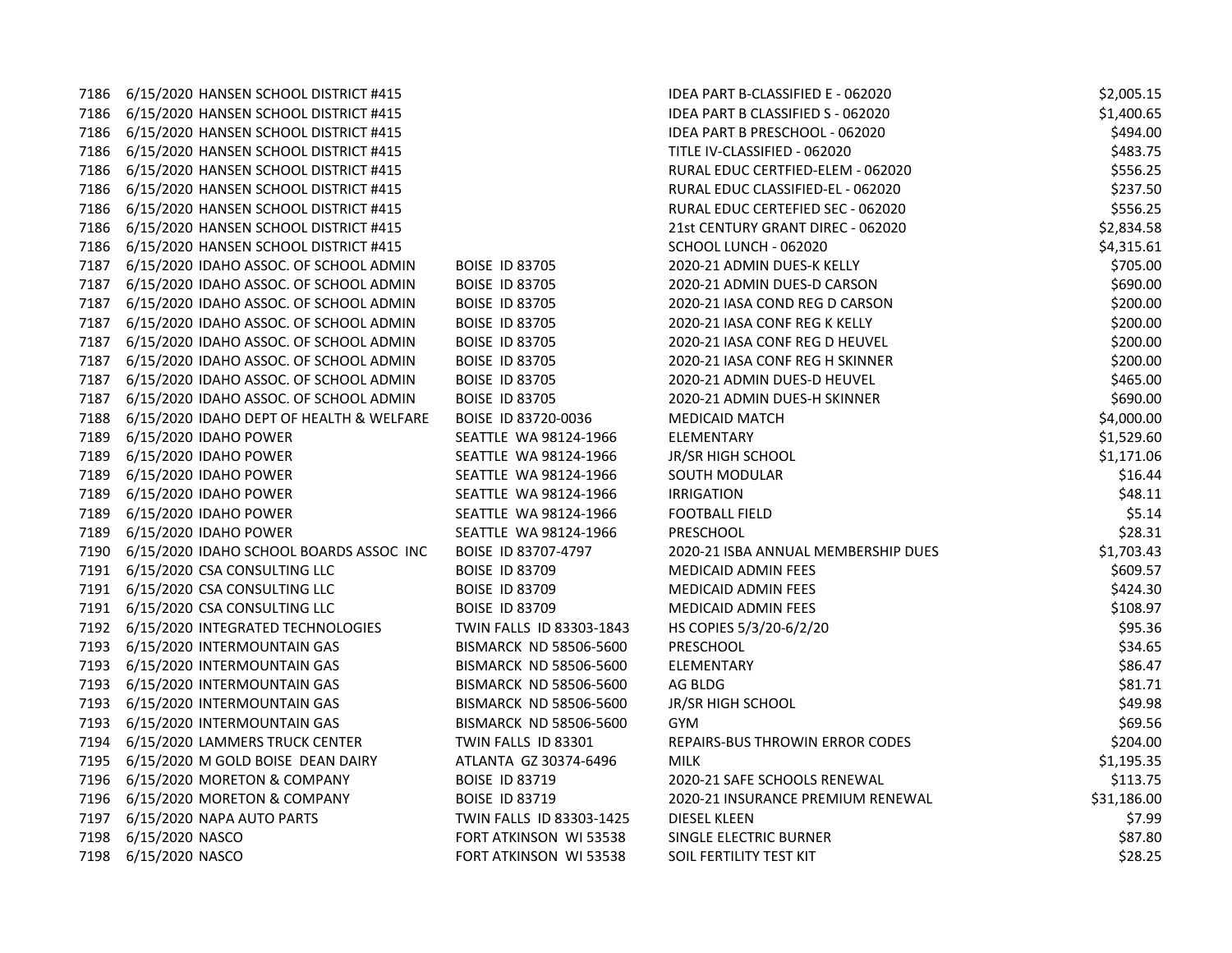|      | 7198 6/15/2020 NASCO                         | FORT ATKINSON WI 53538       | VINYL GLOVES-SMALL                             | \$4.75      |
|------|----------------------------------------------|------------------------------|------------------------------------------------|-------------|
|      | 7198 6/15/2020 NASCO                         | FORT ATKINSON WI 53538       | READY-TO-LOAD DNA DETECTION OF MAD COW DISEASE | \$104.25    |
|      | 7199 6/15/2020 NORCO                         | SALT LAKE CITY UT 84141-3124 | <b>CYLINDER RENTAL</b>                         | \$38.93     |
|      | 7200 6/15/2020 OFFICE DEPOT                  | PHOENIX AZ 85038-9248        | HS OFFICE TONER                                | \$130.88    |
|      | 7201 6/15/2020 PITNEY BOWES                  | PITTSBURGH PA 15250-7887     | POSTAGE METER LEASE                            | \$194.95    |
|      | 7202 6/15/2020 PRIMARY THERAPY SOURCE        | TWIN FALLS ID 83301          | OCCUPATIONAL THERAPY                           | \$845.25    |
|      | 7202 6/15/2020 PRIMARY THERAPY SOURCE        | TWIN FALLS ID 83301          | PHYSICAL THERAPY                               | \$465.75    |
|      | 7202 6/15/2020 PRIMARY THERAPY SOURCE        | TWIN FALLS ID 83301          | <b>UPDATED APRIL OT BILL</b>                   | \$1,052.25  |
| 7203 | 6/15/2020 SANTANDER LEASING LLC              | READING PA 19612             | <b>BUS PAYMENT</b>                             | \$11,786.00 |
|      | 7204 6/15/2020 SELECT SOURCE INC             | KIMBERLY ID 83341            | <b>GYM REPAIRS</b>                             | \$56.13     |
| 7204 | 6/15/2020 SELECT SOURCE INC                  | KIMBERLY ID 83341            | <b>GREASE FOR MOWERS</b>                       | \$7.99      |
|      | 7205 6/15/2020 SILVERBACK LEARNING SOLUTIONS | MERIDIAN ID 83642            | 2020-21 MILEPOST SUBSCRIPTION                  | \$3,510.00  |
|      | 7206 6/15/2020 TEK-HUT                       | TWIN FALLS ID 83301          | <b>INTERNET SERVICE</b>                        | \$1,725.00  |
|      | 7207 6/15/2020 THE SPRINKLER SHOP INC        | PAUL ID 83347                | SPRINKLER ATTACHMENT FOR NEW SPRINKLER         | \$51.21     |
|      | 7207 6/15/2020 THE SPRINKLER SHOP INC        | PAUL ID 83347                | <b>HOSES FOR SPRINKLERS</b>                    | \$232.70    |
|      | 7207 6/15/2020 THE SPRINKLER SHOP INC        | PAUL ID 83347                | NOZZLES FOR SPRINKLERS                         | \$50.00     |
| 7208 | 6/15/2020 THE TIMES-NEWS                     | TWIN FALLS ID 83301          | AD FOR BUDGET HEARING AND SUMMEARY STATEMENTS  | \$448.99    |
|      | 7209 6/15/2020 TOOLS FOR SCHOOLS             | EMMETT ID 83617              | <b>FOOD SUPPLIES</b>                           | \$2,175.31  |
|      | 7210 6/15/2020 VERIZON WIRELESS              | DALLAS TX 75266-0108         | <b>CELL PHONE</b>                              | \$80.10     |
|      | 7211 6/15/2020 VERNIER SOFTWARE & TECHNOLOGY | BEAVERTON OR 97005           | GO DIRECT CO2 GAS SENSOR                       | \$160.75    |
|      | 7211 6/15/2020 VERNIER SOFTWARE & TECHNOLOGY | BEAVERTON OR 97005           | AG SCIENCE 2/ VERNIER PRINT AND E-BOOK         | \$48.00     |
|      | 7211 6/15/2020 VERNIER SOFTWARE & TECHNOLOGY | BEAVERTON OR 97005           | <b>GO DIRECT TEMPERATURE PROBE</b>             | \$69.00     |
|      | 7211 6/15/2020 VERNIER SOFTWARE & TECHNOLOGY | BEAVERTON OR 97005           | <b>GO DIRECT PH SENSOR</b>                     | \$89.00     |
|      | 7211 6/15/2020 VERNIER SOFTWARE & TECHNOLOGY | BEAVERTON OR 97005           | <b>GO DIRECT CO2 GAS SENSOR</b>                | \$38.25     |
|      | 7211 6/15/2020 VERNIER SOFTWARE & TECHNOLOGY | BEAVERTON OR 97005           | <b>GO DIRECT O2 SENSOR</b>                     | \$189.00    |
|      | 7211 6/15/2020 VERNIER SOFTWARE & TECHNOLOGY | BEAVERTON OR 97005           | <b>SHIPPING</b>                                | \$22.97     |
|      | 7212 6/15/2020 VISA                          | TWIN FALLS ID 83303-0249     | <b>VET SCIENCE CURRICULUM</b>                  | \$150.00    |
|      | 7212 6/15/2020 VISA                          | TWIN FALLS ID 83303-0249     | REMOTE LOCK YEARLY SUBSCRIPTION                | \$129.60    |
|      | 7212 6/15/2020 VISA                          | TWIN FALLS ID 83303-0249     | <b>COLLEGE SWEATSHIRT FOR PRIZE</b>            | \$65.29     |
|      | 7212 6/15/2020 VISA                          | TWIN FALLS ID 83303-0249     | <b>CELEBRATION LUNCH FOR STAFF</b>             | \$127.95    |
|      | 7212 6/15/2020 VISA                          | TWIN FALLS ID 83303-0249     | <b>ZOOM SUBSCRIPTION</b>                       | \$44.97     |
|      | 7212 6/15/2020 VISA                          | TWIN FALLS ID 83303-0249     | <b>ACCREDITATION REVIEW CONF-K KELLY</b>       | \$171.00    |
|      | 7212 6/15/2020 VISA                          | TWIN FALLS ID 83303-0249     | <b>REFUND FROM CONF-J LASSO</b>                | $-599.92$   |
|      | 7212 6/15/2020 VISA                          | TWIN FALLS ID 83303-0249     | <b>COLLEGE &amp; CAREER SUMMIT REG</b>         | \$25.00     |
|      | 7212 6/15/2020 VISA                          | TWIN FALLS ID 83303-0249     | WALL FANS FOR GREENHOUSE                       | \$483.36    |
|      | 7212 6/15/2020 VISA                          | TWIN FALLS ID 83303-0249     | MIDDLE SCHOOL CURRICULUM                       | \$440.00    |
|      | 7212 6/15/2020 VISA                          | TWIN FALLS ID 83303-0249     | <b>SHIPPING</b>                                | \$25.00     |
|      | 7212 6/15/2020 VISA                          | TWIN FALLS ID 83303-0249     | BASIC AG HIGH SCHOOL ALL IN ONE LESSON PLANS   | \$405.00    |
|      | 7213 6/15/2020 WARD'S SCIENCE                | ROCHESTER NY 14692-9102      | BOREAL STANDARD COMPOUND MICRSCOPE-CORDLESS    | \$630.00    |
|      | 7213 6/15/2020 WARD'S SCIENCE                | ROCHESTER NY 14692-9102      | PLAIN GLASS SLIDES                             | \$5.85      |
|      | 7213 6/15/2020 WARD'S SCIENCE                | ROCHESTER NY 14692-9102      | <b>COVER SLIPS</b>                             | \$4.82      |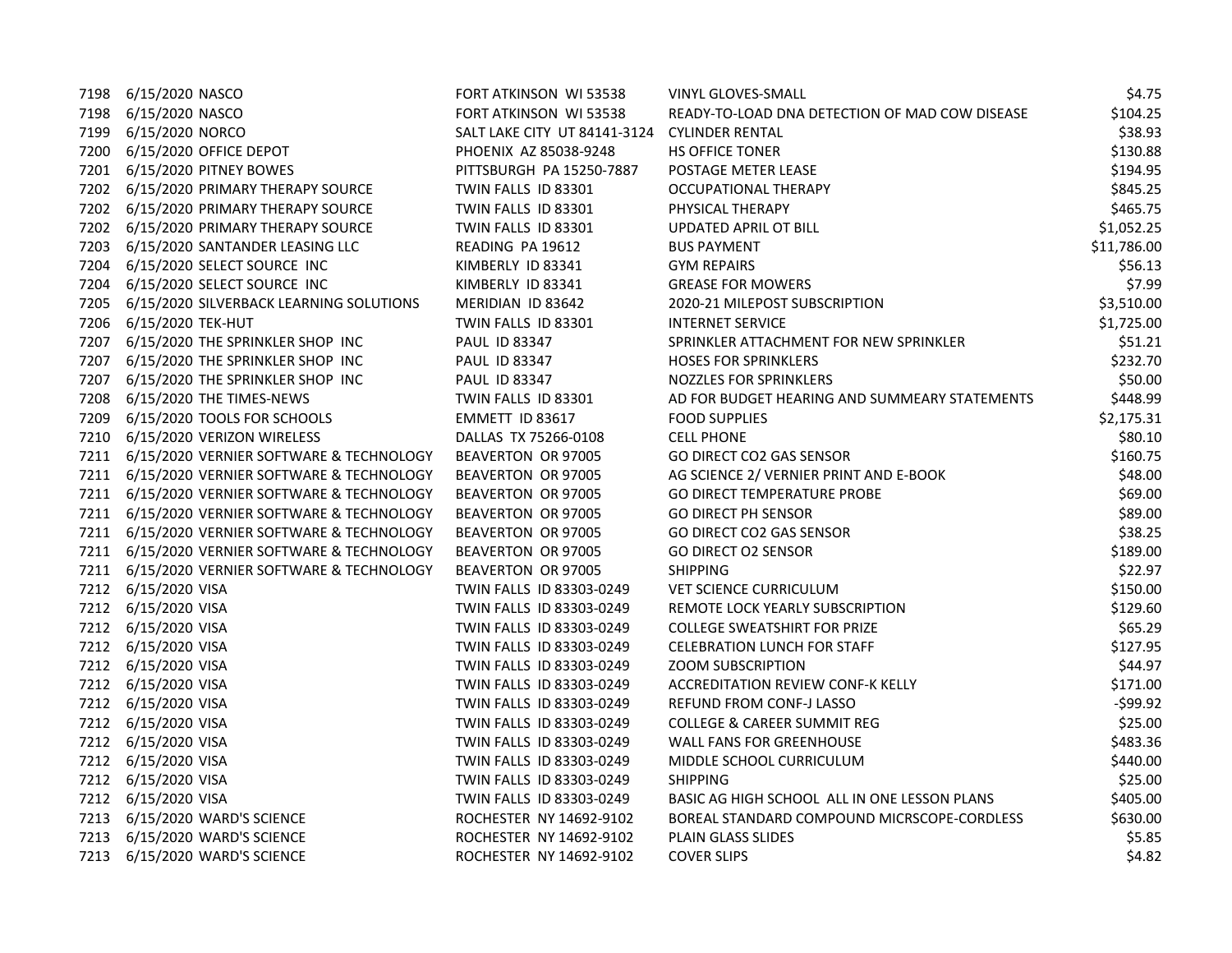| 7214 6/15/2020 WESTERN WASTE SERVICES     | JEROME ID 83338           | <b>GARBAGE SERVICE</b>      | \$124.70     |
|-------------------------------------------|---------------------------|-----------------------------|--------------|
| 7214 6/15/2020 WESTERN WASTE SERVICES     | JEROME ID 83338           | <b>GARBAGE SERVICE</b>      | \$19.18      |
| 7215 6/15/2020 SHOBE AMANDA               | KIMBERLY ID 83341         | MILEAGE FOR HOME VISITS     | \$26.24      |
| 7216 6/15/2020 TOSHIBA FINANCIAL SERVICES | LOS ANGELES CA 90030-0310 | COPIER AGREEMENT-ELEM       | \$188.00     |
| 7217 6/15/2020 BUSINESS TECHS             | TWIN FALLS ID 83301       | ELEMENTARY COPIES           | \$17.07      |
| 7218 6/15/2020 NICK BRITO CONSTRUCTION    | TWIN FALLS ID 83301       | LABOR INSTALL OF WINDOWS    | \$9,000.00   |
| 7219 6/15/2020 PARTY CENTER               | TWIN FALLS ID 83301       | STAGE RENTAL FOR GRADUATION | \$214.50     |
| 7220 6/15/2020 SOS DRIVING SCHOOL         | TWIN FALLS ID 83301       | DRIVERS ED FOR 5 STUDENTS   | \$1,600.00   |
|                                           |                           |                             | \$369.438.63 |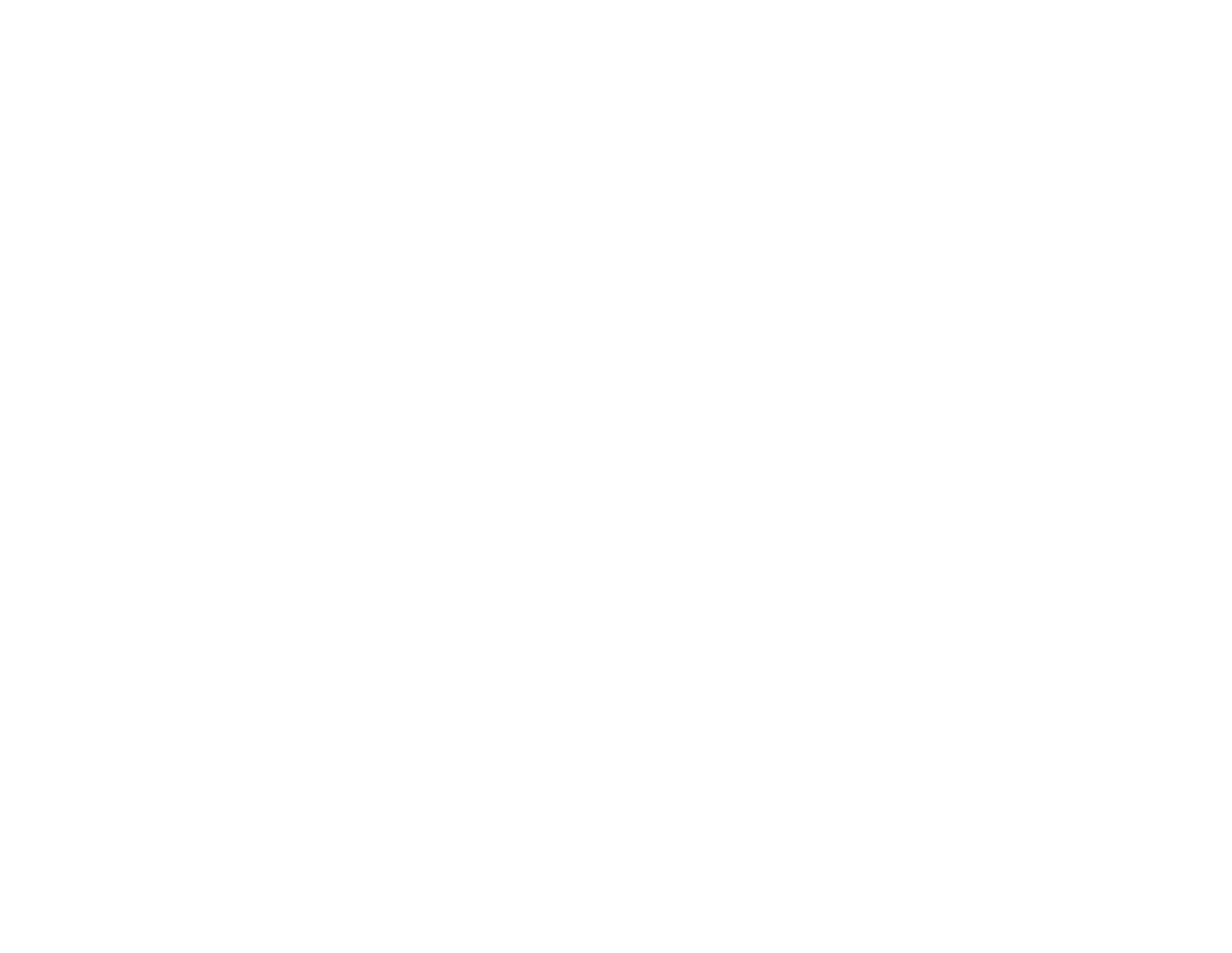|      | 7224 6/18/2020 HANSEN SCH | ADMIN ASSISTANT-SEC - 062020      |   | 344.25   |
|------|---------------------------|-----------------------------------|---|----------|
| 7224 | 6/18/2020 HANSEN SCH      | ADMIN ASSISTANT-ELEMENTA - 062020 | S | 520.29   |
| 7224 | 6/18/2020 HANSEN SCH      | SPECIAL ED CLASSIFIED-EL - 062020 |   | 990.00   |
| 7224 | 6/18/2020 HANSEN SCH      | ELEMENTARY PARA - 062020          | S | 1,445.40 |
|      |                           |                                   |   |          |
|      | 7224 6/18/2020 HANSEN SCH | MEDIA CLASSIFIED SEC - 062020     | Ś | 151.88   |
| 7224 | 6/18/2020 HANSEN SCH      | SPECIAL ED CLASSIFIED-SE - 062020 | S | 801.00   |
| 7224 | 6/18/2020 HANSEN SCH      | SPECIAL ED PRESCHOOL-PAR - 062020 | Ś | 270.00   |
| 7224 | 6/18/2020 HANSEN SCH      | <b>FOOD SERVICE - 062020</b>      | S | 649.29   |